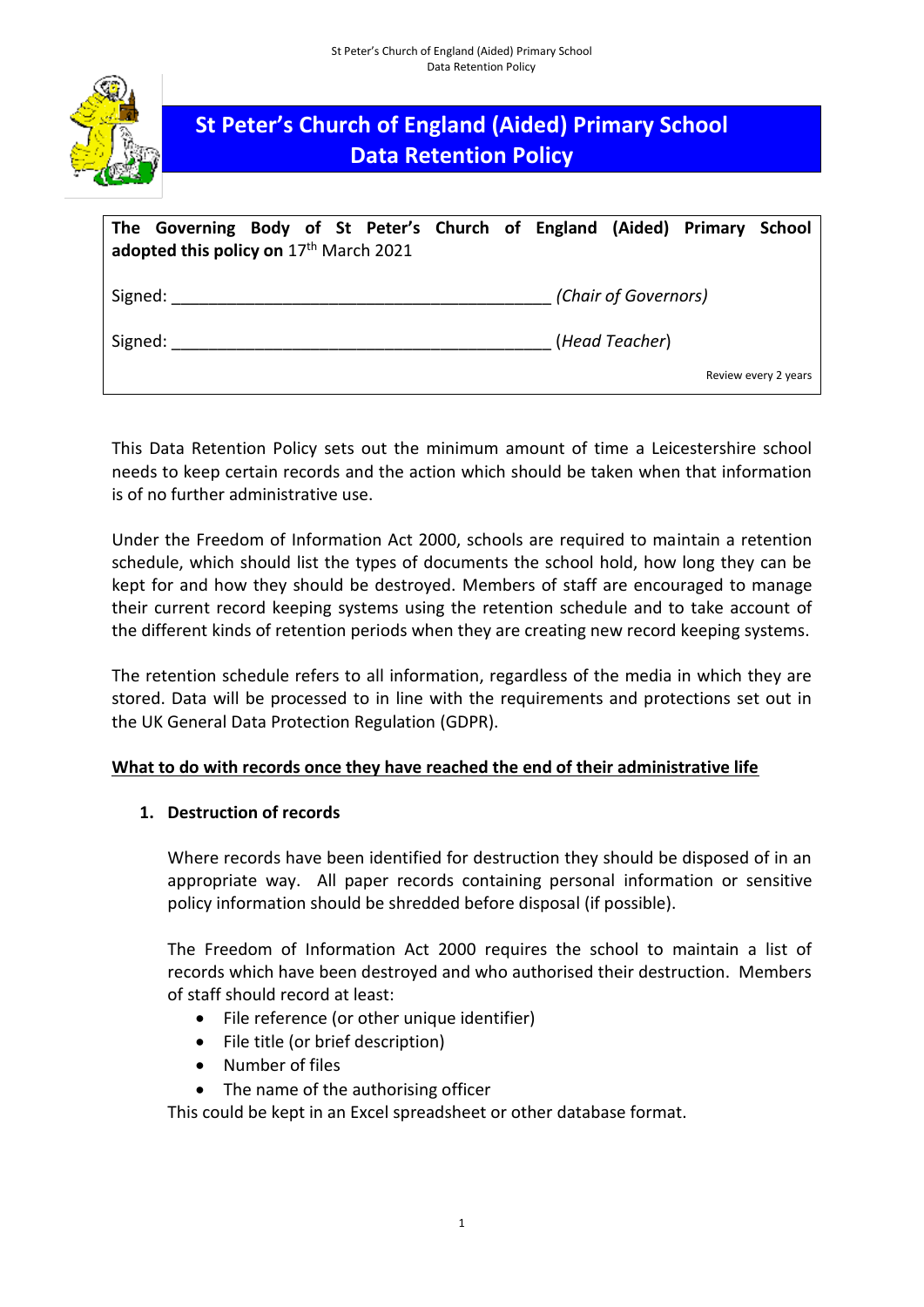## **2. Transfer of records to the Archives**

Where records have been identified as being worthy of permanent preservation, arrangements should be made to transfer the records to the Archives. A list of the records sent to archives should be created to include the information above. Please contact the Information Systems Manager, Leicestershire County Council on 0116 305 5783

## **3. Transfer of information to other media**

Where lengthy retention periods have been allocated to records, members of staff may wish to consider converting paper records to other media such as digital media. The lifespan of the media and the ability to migrate data where necessary should always be considered.

## **4. Useful Contacts**

Katie Robey, Information Systems Manager, Leicestershire County Council, 0116 305 5783 [krobey@leics.gov.uk](mailto:krobey@leics.gov.uk)

Gill Wood, Assistant Business Partner, Leicestershire County Council, 0116 305 7976 gwood@leics.gov.uk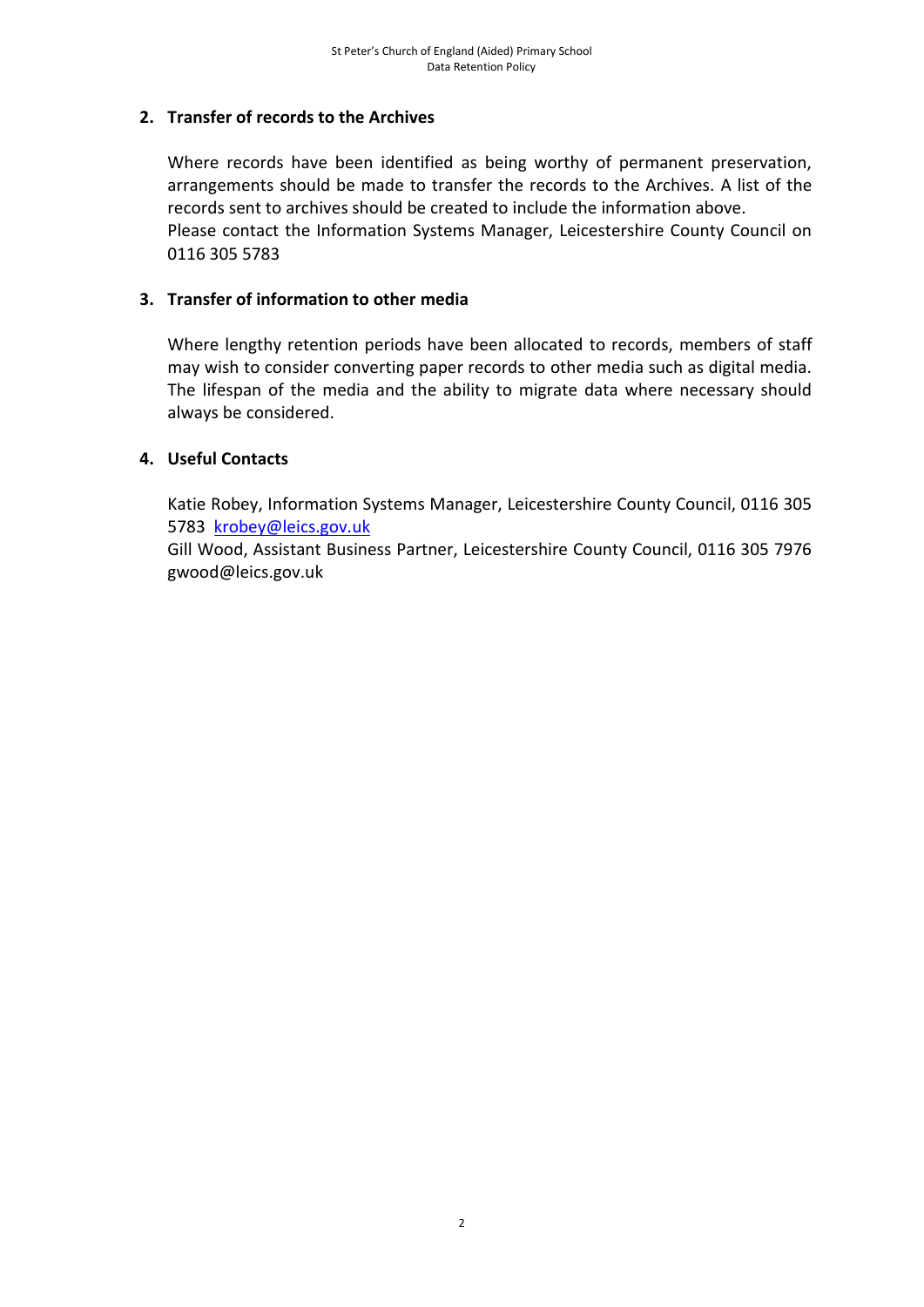|                                                                                                                                  |                                                   | Data Retention Policy                                                                                           |                                                                                                                                                                                                                                                                                                                                                                                                                                                                                                                                                                                                                                                                                                                                 |
|----------------------------------------------------------------------------------------------------------------------------------|---------------------------------------------------|-----------------------------------------------------------------------------------------------------------------|---------------------------------------------------------------------------------------------------------------------------------------------------------------------------------------------------------------------------------------------------------------------------------------------------------------------------------------------------------------------------------------------------------------------------------------------------------------------------------------------------------------------------------------------------------------------------------------------------------------------------------------------------------------------------------------------------------------------------------|
| <b>Function</b><br><b>Description</b>                                                                                            | <b>Data</b><br><b>Protection</b><br><b>issues</b> | <b>Retention period</b><br>operational                                                                          | Action at end of administrative life of the record                                                                                                                                                                                                                                                                                                                                                                                                                                                                                                                                                                                                                                                                              |
| 1. Safeguarding                                                                                                                  |                                                   |                                                                                                                 |                                                                                                                                                                                                                                                                                                                                                                                                                                                                                                                                                                                                                                                                                                                                 |
| <b>Child Protection</b><br>files                                                                                                 | Yes                                               | $DOB + 25$ years                                                                                                | <b>SHRED</b><br>Child Protection information must be copied and sent under separate cover to new<br>school/college whilst the child is still under 18 (i.e. the information does not need to<br>be sent to a university for example). Where a child is removed from roll to be<br>educated at home, the file should be copied to the Local Authority.                                                                                                                                                                                                                                                                                                                                                                           |
| Allegation of a<br>child protection<br>nature against a<br>member of staff,<br>including where<br>the allegation is<br>unfounded | Yes                                               | Until the person's normal<br>retirement age, or 10 years<br>from the date of the<br>allegation if that's longer | <b>SHRED</b><br>Employment Practices Code: Supplementary Guidance 2.13.1<br>Records of Disciplinary and Grievance<br>"Records of allegations about workers who have been investigated and found to be<br>without substance should not normally be retained once an investigation has been<br>completed. There are some exceptions to this where for its own protection the<br>employer has to keep a limited record that an allegation was received and<br>investigated, for example, where the allegation relates to abuse and the worker is<br>employed to work with children or other vulnerable individuals".<br>Summary record to be retained on confidential personnel file, and a copy given to the<br>person concerned. |
| 2. Governors                                                                                                                     |                                                   |                                                                                                                 |                                                                                                                                                                                                                                                                                                                                                                                                                                                                                                                                                                                                                                                                                                                                 |
| <b>Minutes</b><br>· Principal set<br>(signed)                                                                                    | No                                                | Permanent                                                                                                       | Retain in school for 6 years from date of meeting. Transfer to Archives                                                                                                                                                                                                                                                                                                                                                                                                                                                                                                                                                                                                                                                         |
| • Inspection copies                                                                                                              | <b>No</b>                                         | Date of meeting + 3 years                                                                                       | <b>DESTROY</b><br>[If these minutes contain any sensitive personal information they should be shredded)                                                                                                                                                                                                                                                                                                                                                                                                                                                                                                                                                                                                                         |
| Agendas                                                                                                                          | <b>No</b>                                         | Date of meeting                                                                                                 | <b>DESTROY</b>                                                                                                                                                                                                                                                                                                                                                                                                                                                                                                                                                                                                                                                                                                                  |
| Reports                                                                                                                          | <b>No</b>                                         | Date of report+ 6 years                                                                                         | Retain in school for 6 years from date of meeting. Transfer to Archives<br>(The appropriate archivist will then take a sample for permanent preservation)                                                                                                                                                                                                                                                                                                                                                                                                                                                                                                                                                                       |
| Annual Parents'<br>meeting papers                                                                                                | <b>No</b>                                         | Date of meeting + 6 years                                                                                       | Retain in school for 6 years from date of meeting. Transfer to Archives<br>(The appropriate archivist will then take a sample for permanent preservation)                                                                                                                                                                                                                                                                                                                                                                                                                                                                                                                                                                       |
| Trusts and<br>Endowments                                                                                                         | No                                                | Permanent                                                                                                       | Retain in school whilst operationally required. Transfer to Archives                                                                                                                                                                                                                                                                                                                                                                                                                                                                                                                                                                                                                                                            |
| <b>Action Plans</b>                                                                                                              | No                                                | Date of action plan + 3                                                                                         | DESTROY It may be appropriate to offer to the Archives for a sample to be taken if                                                                                                                                                                                                                                                                                                                                                                                                                                                                                                                                                                                                                                              |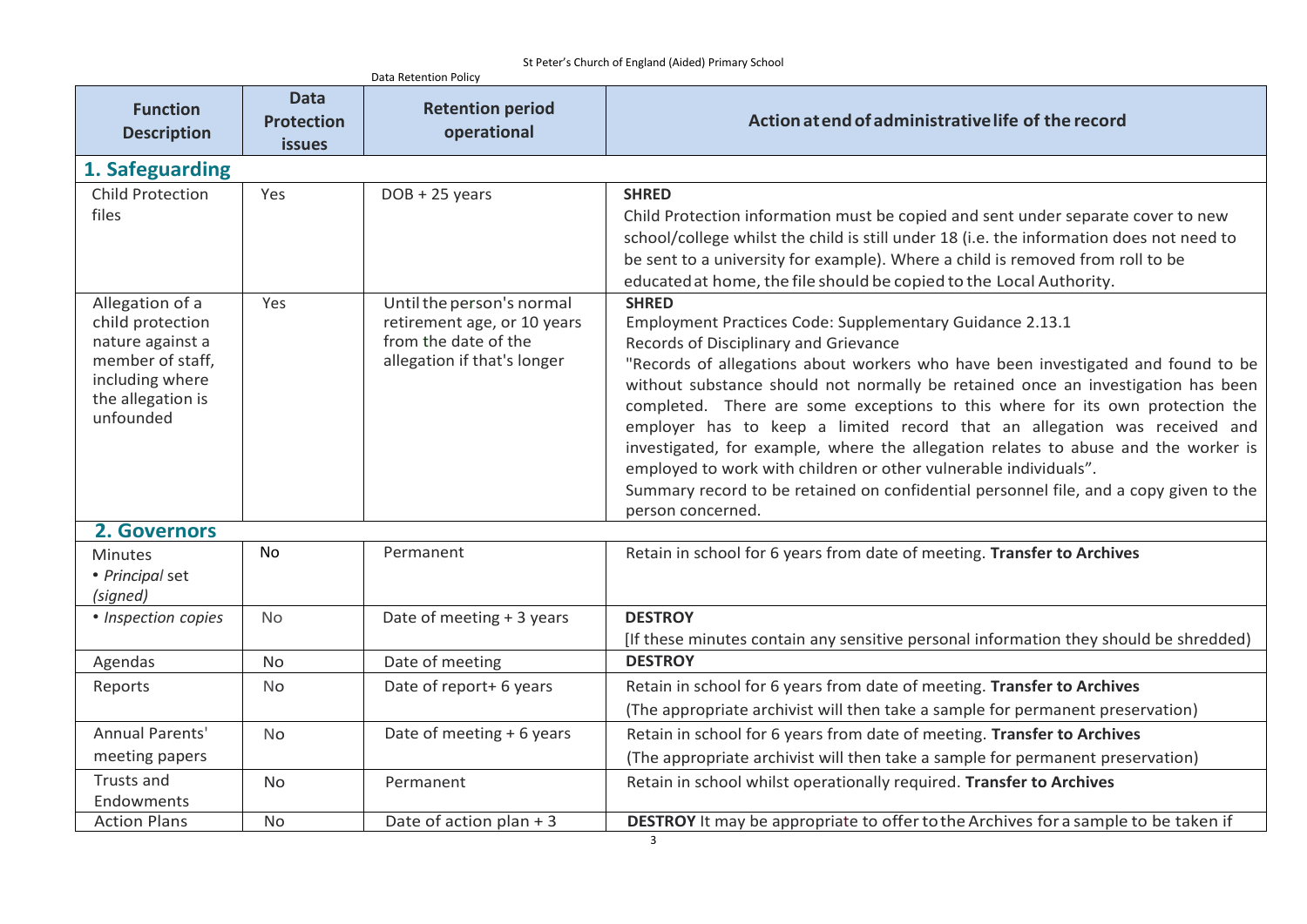St Peter's Church of England (Aided) Primary School

|                                                                                                                                                                                                                                   |                                                   | Data Retention Policy                        |                                                                                                                                                                                                                                                                                                                                                                                                      |
|-----------------------------------------------------------------------------------------------------------------------------------------------------------------------------------------------------------------------------------|---------------------------------------------------|----------------------------------------------|------------------------------------------------------------------------------------------------------------------------------------------------------------------------------------------------------------------------------------------------------------------------------------------------------------------------------------------------------------------------------------------------------|
|                                                                                                                                                                                                                                   |                                                   | vears                                        | the school has been through a difficult period                                                                                                                                                                                                                                                                                                                                                       |
| <b>Function</b><br><b>Description</b>                                                                                                                                                                                             | <b>Data</b><br><b>Protection</b><br><b>issues</b> | <b>Retention period</b><br>operational       | Action at end of administrative life of the record                                                                                                                                                                                                                                                                                                                                                   |
| Policy documents                                                                                                                                                                                                                  | <b>No</b>                                         | Expiry of policy                             | Retain in school whilst policy is operational (this includes if the expired policy is<br>part of a past decision making process) Transfer to Archives (the appropriate<br>archivist will then take a sample for permanent preservation)                                                                                                                                                              |
| Complaints files                                                                                                                                                                                                                  | Yes                                               | Date of resolution of<br>complaint + 6 years | Retain in school for the first six years. Review for further retention in the case of<br>contentious disputes. Destroy routine complaints. Complaints alleging possible harm<br>to a young person by a member of staff are covered in section 1 above.                                                                                                                                               |
| <b>Annual Reports</b><br>required by the<br><b>DCSF</b>                                                                                                                                                                           | <b>No</b>                                         | Date of report + 10 years                    | Transfer to Archives (the appropriate archivist will then take a sample for permanent<br>preservation)                                                                                                                                                                                                                                                                                               |
| Proposals for<br>schools to<br>become, or be<br>established as<br><b>Specialist Status</b><br>schools                                                                                                                             | <b>No</b>                                         | Current year+ 3 years                        | <b>Transfer to Archives</b><br>(The appropriate archivist will then take a sample for permanent preservation)                                                                                                                                                                                                                                                                                        |
| 3. Management                                                                                                                                                                                                                     |                                                   |                                              |                                                                                                                                                                                                                                                                                                                                                                                                      |
| Log Books<br>(Books where the<br><b>Head Teacher or</b><br>another member of<br>staff keeps of<br>records of what<br>happens in the<br>school, this may<br>include details of<br>events,<br>photographs and<br>other information] | Yes                                               | Date of last entry in the<br>book $+6$ years | Retain in the school for 6 years from the date of the last entry.<br><b>Transfer to the Archives</b><br>From January 1st 2005 subject access is permitted into unstructured filing systems and log<br>books and other records created within the school containing details about the activities of<br>individual pupils and members of staff will become subject to the Data Protection Act<br>1998. |
| Minutes of the SLT<br>and other internal<br>administrative                                                                                                                                                                        | Yes                                               | Date of meeting + 5 years                    | Retain in the school for 5 years from meeting. Transfer to Archives<br>(The appropriate archivist will then take a sample for permanent preservation)                                                                                                                                                                                                                                                |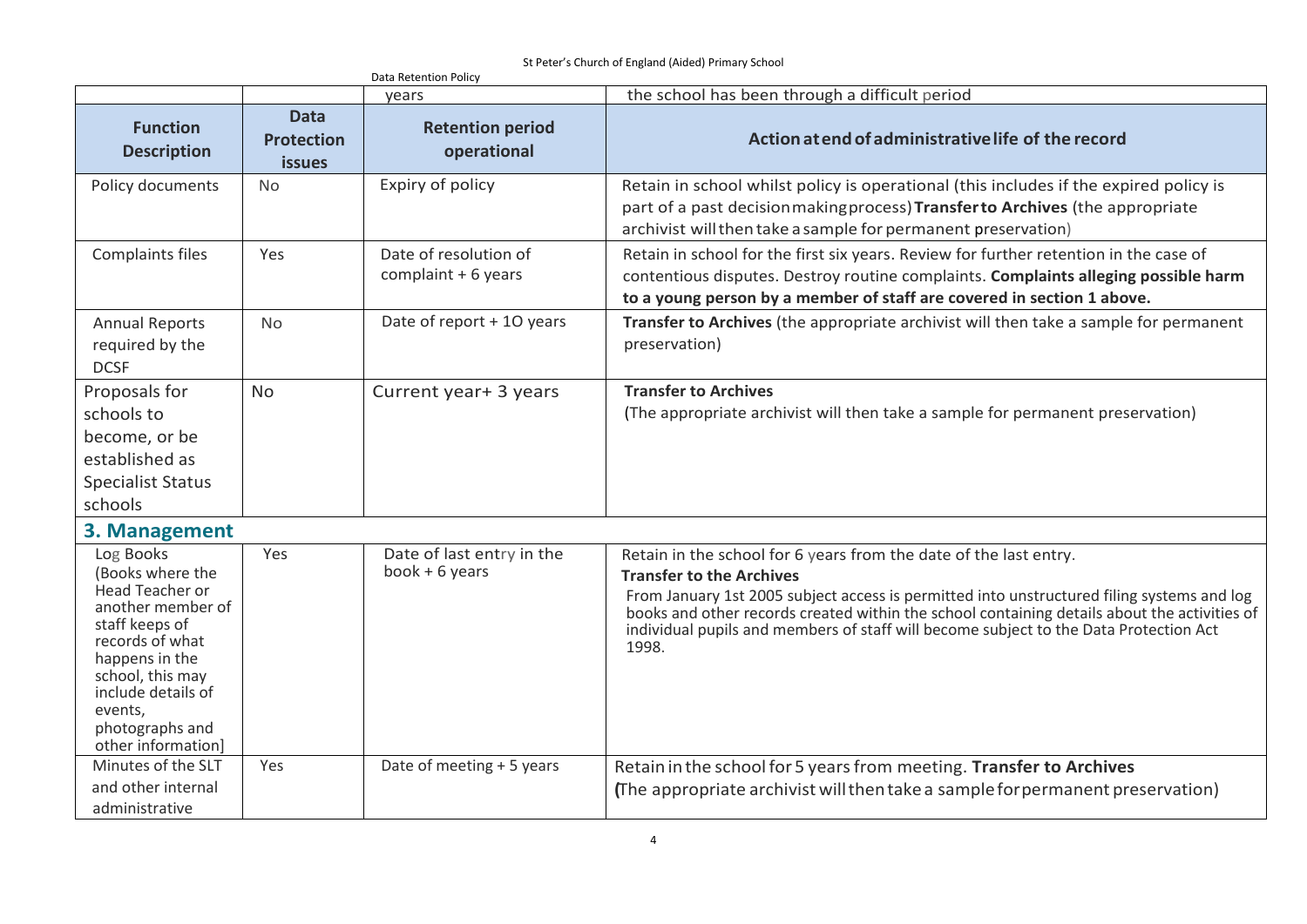|        | n^+-<br>้า Retention Polic<br>Dald |  |
|--------|------------------------------------|--|
| bodies |                                    |  |

| <b>Function</b><br><b>Description</b>                                                                                                                                                                                             | <b>Data</b><br><b>Protection</b><br><b>issues</b> | <b>Retention period</b><br>operational               | Action at end of administrative life of the record                                                                                                    |
|-----------------------------------------------------------------------------------------------------------------------------------------------------------------------------------------------------------------------------------|---------------------------------------------------|------------------------------------------------------|-------------------------------------------------------------------------------------------------------------------------------------------------------|
| Reports made by<br>the Head Teacher<br>or the SLT                                                                                                                                                                                 | Yes                                               | Date of report + 3 years                             | Retain in the school for 3 years from meeting. Transfer to Archives<br>(The appropriate archivist will then take a sample for permanent preservation) |
| Records created by<br>Head Teachers,<br>Deputy Head<br>Teachers and other<br>members of staff<br>with administrative<br>responsibilities<br>(Except child<br>protection records<br>which are dealt<br>with in section 1<br>above) | Yes                                               | Closure of file $+6$ years                           | <b>DESTROY</b><br>If these records contain sensitive information they should be shredded                                                              |
| Correspondence<br>created by Head<br>Teacher, Deputy<br>Head Teacher, and<br>other members of<br>staff with<br>administrative<br>responsibilities                                                                                 | <b>No</b>                                         | Date of correspondence + 3<br>years                  | <b>DESTROY</b><br>If these records contain sensitive information they should be shredded                                                              |
| Professional<br>development plans                                                                                                                                                                                                 | Yes                                               | Closure+ 6 years                                     | <b>SHRED</b>                                                                                                                                          |
| School development<br>plans                                                                                                                                                                                                       | <b>No</b>                                         | Closure+ 6 years                                     | Review Offer to the Archives                                                                                                                          |
| <b>4. Pupils</b>                                                                                                                                                                                                                  |                                                   |                                                      |                                                                                                                                                       |
| <b>Admission Registers</b>                                                                                                                                                                                                        | Yes                                               | Date of last entry in the<br>book (or file)+ 6 years | Retain in the school for 6 years from the date of the last entry.<br><b>Transfer to the Archives</b>                                                  |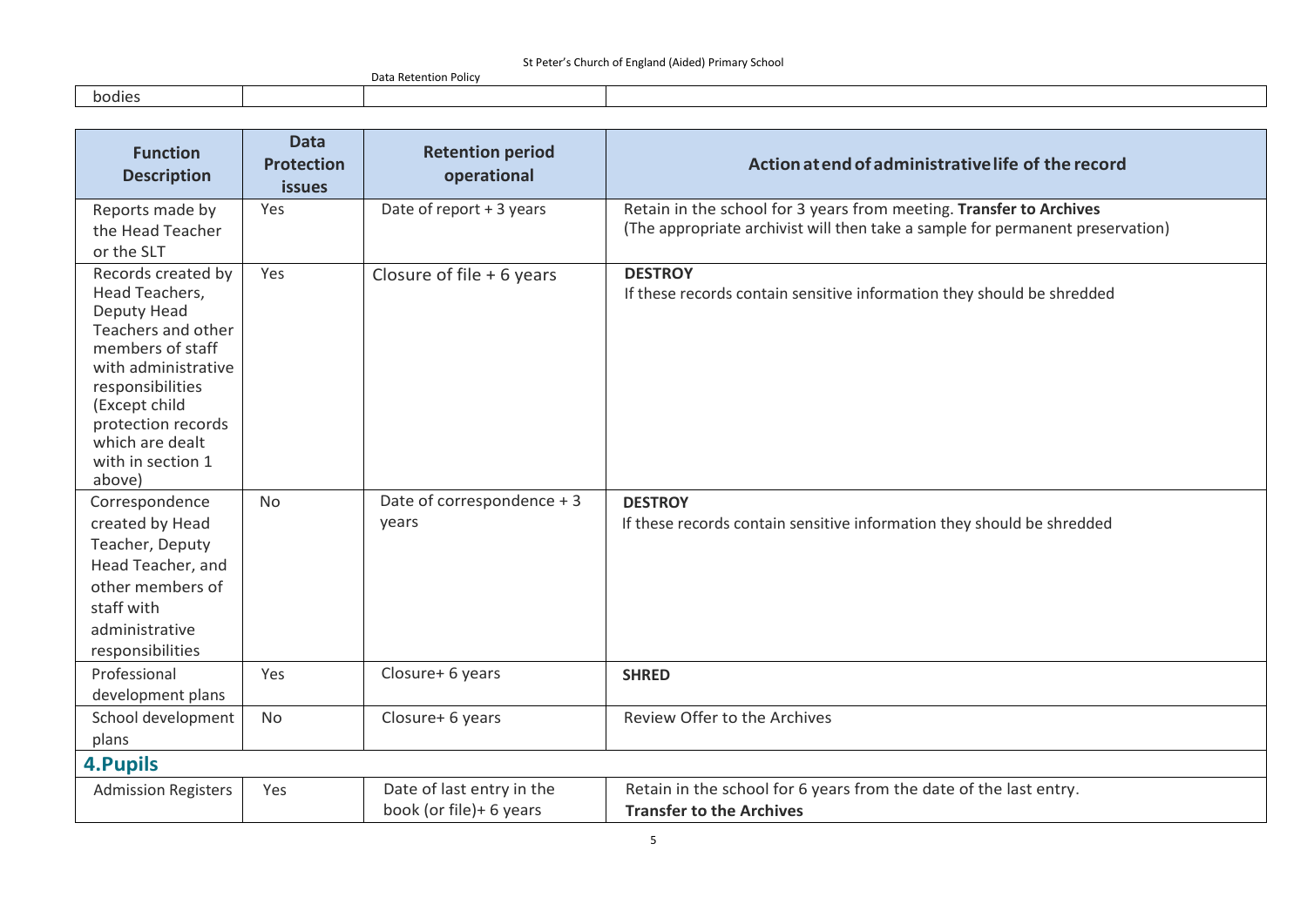| $\frac{1}{2}$ . The contract of England (maca) in the sensor |     |                             |                                                                                           |  |
|--------------------------------------------------------------|-----|-----------------------------|-------------------------------------------------------------------------------------------|--|
|                                                              |     | Data Retention Policy       |                                                                                           |  |
| Attendance registers                                         | Yes | Date of register $+3$ years | <b>DESTROY</b> (If these records are retained electronically any back-up copies should be |  |
|                                                              |     |                             | destroved at the same time)                                                               |  |

| <b>Function</b><br><b>Description</b>                                                                  | <b>Data</b><br><b>Protection</b><br><b>issues</b> | <b>Retention period</b><br>operational                                                                                                                                                             | Action at end of administrative life of the record                                                        |
|--------------------------------------------------------------------------------------------------------|---------------------------------------------------|----------------------------------------------------------------------------------------------------------------------------------------------------------------------------------------------------|-----------------------------------------------------------------------------------------------------------|
| Pupil record cards                                                                                     | Yes                                               | Retain for the time which the<br>pupil remains at the primary<br>school                                                                                                                            | Transfer to the secondary school (or other primary school) when the child leaves the<br>school.           |
| Pupil files                                                                                            | Yes                                               | Retain for the time which the<br>pupil remains at the primary<br>school                                                                                                                            | Transfer to the secondary school (or other primary school) when the child leaves the<br>school.           |
| <b>Special Educational</b><br>Needs case files,<br>reviews and<br><b>Individual Education</b><br>Plans | Yes                                               | 35 years from closure<br>(the Local Authority should<br>have a copy so compare<br>the file to ensure<br>duplicates are not being<br>retained)                                                      | <b>SHRED</b>                                                                                              |
| Letters authorising<br>absence                                                                         | <b>No</b>                                         | Date of absence + 2<br>years                                                                                                                                                                       | <b>SHRED</b>                                                                                              |
| Absence books                                                                                          | Yes                                               | Current year+ 6 years                                                                                                                                                                              | <b>SHRED</b>                                                                                              |
| • Public                                                                                               | <b>No</b>                                         | Year of examinations+ 6<br>years                                                                                                                                                                   | <b>DESTROY</b><br>Any certificates left unclaimed should be returned to the appropriate Examination Board |
| • Internal<br>examination results                                                                      | Yes                                               | Current year + 5 years<br>If these records are<br>retained on the pupil file or<br>in their National Record of<br>Achievement they need only<br>be kept for as long as<br>operationally necessarv. | <b>DESTROY</b>                                                                                            |
| Any other records<br>created in the<br>course of contact<br>with pupils                                | Yes/No                                            | Current year+ 3 years                                                                                                                                                                              | Review at the end of 3 years and either allocate a further retention period or DESTROY                    |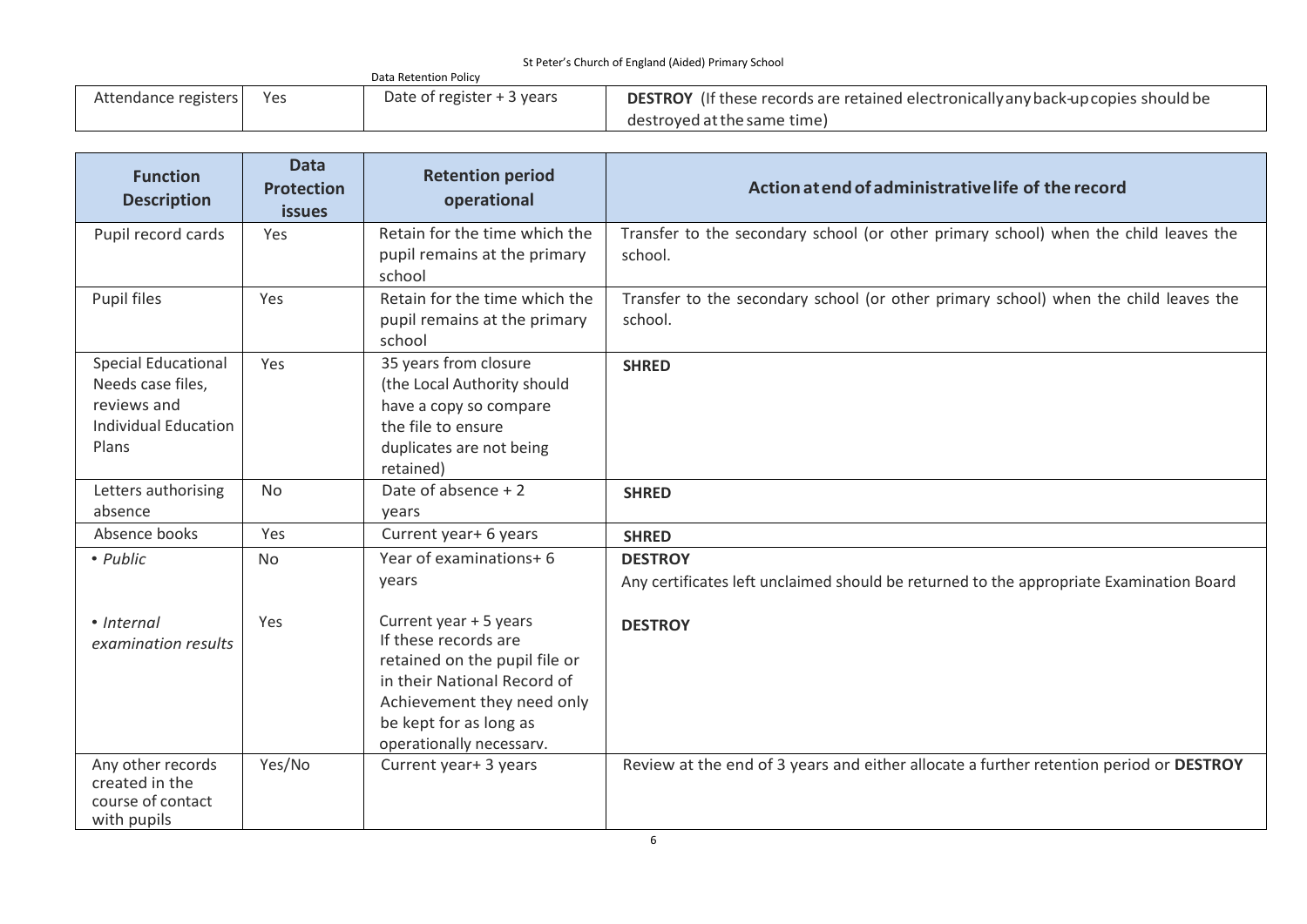St Peter's Church of England (Aided) Primary School

| Statement                             |                   | Data Retention Policy   |                                                                                          |
|---------------------------------------|-------------------|-------------------------|------------------------------------------------------------------------------------------|
|                                       | Yes               | $DOB + 30 years$        | <b>DESTROY</b> unless legal action is pending                                            |
| maintained under<br>The Education Act |                   |                         |                                                                                          |
| 1996 - Section 324                    |                   |                         |                                                                                          |
|                                       | <b>Data</b>       |                         |                                                                                          |
| <b>Function</b>                       |                   | <b>Retention period</b> |                                                                                          |
| <b>Description</b>                    | <b>Protection</b> | operational             | Action at end of administrative life of the record                                       |
|                                       | <b>issues</b>     |                         |                                                                                          |
| Proposed                              | Yes               | DOB+30 years            | <b>DESTROY</b> unless legal action is pending                                            |
| statement or                          |                   |                         |                                                                                          |
| amended statement                     |                   |                         |                                                                                          |
| Advice and                            | Yes               | Closure + 12 years      | <b>DESTROY</b> unless legal action is pending                                            |
| information to                        |                   |                         |                                                                                          |
| parents regarding                     |                   |                         |                                                                                          |
| educational needs                     |                   |                         |                                                                                          |
| <b>Accessibility Strategy</b>         | Yes               | Closure + 12 years      | <b>DESTROY</b> unless legal action is pending                                            |
| <b>Children SEN Files</b>             | Yes               | Closure + 35 years      | <b>DESTROY</b> unless legal action is pending                                            |
| <b>5. Curriculum</b>                  |                   |                         |                                                                                          |
| Curriculum                            | <b>No</b>         | Current year + 6 years  | <b>DESTROY</b>                                                                           |
| development                           |                   |                         |                                                                                          |
| Curriculum returns                    | <b>No</b>         | Current year + 3 years  | <b>DESTROY</b>                                                                           |
| School syllabus                       | <b>No</b>         | Current year + 1 year   | It may be appropriate to review these records at the end of each year and allocate a new |
|                                       |                   |                         | retention period or DESTROY                                                              |
| Schemes of work                       | <b>No</b>         | Current year + 1year    | It may be appropriate to review these records at the end of each year and allocate a new |
|                                       |                   |                         | retention period or DESTROY                                                              |
| Timetable                             | No                | Current year + 1year    | It may be appropriate to review these records at the end of each year and allocate a new |
|                                       |                   |                         | retention period or DESTROY                                                              |
| Class record books                    | No                | Current year + 1year    | It may be appropriate to review these records at the end of each year and allocate a new |
|                                       |                   |                         | retention period or DESTROY                                                              |
| Mark Books                            | <b>No</b>         | Current year + 1 year   | It may be appropriate to review these records at the end of each year and allocate a new |
|                                       |                   |                         | retention period or DESTROY                                                              |
| Record of                             | <b>No</b>         | Current year + 1 year   | It may be appropriate to review these records at the end of each year and allocate a new |
| homework set                          |                   |                         | retention period or DESTROY                                                              |
| Pupils' work                          | <b>No</b>         | Current year + 1 year   | It may be appropriate to review these records at the end of each year and allocate a new |
|                                       |                   |                         | retention period or DESTROY                                                              |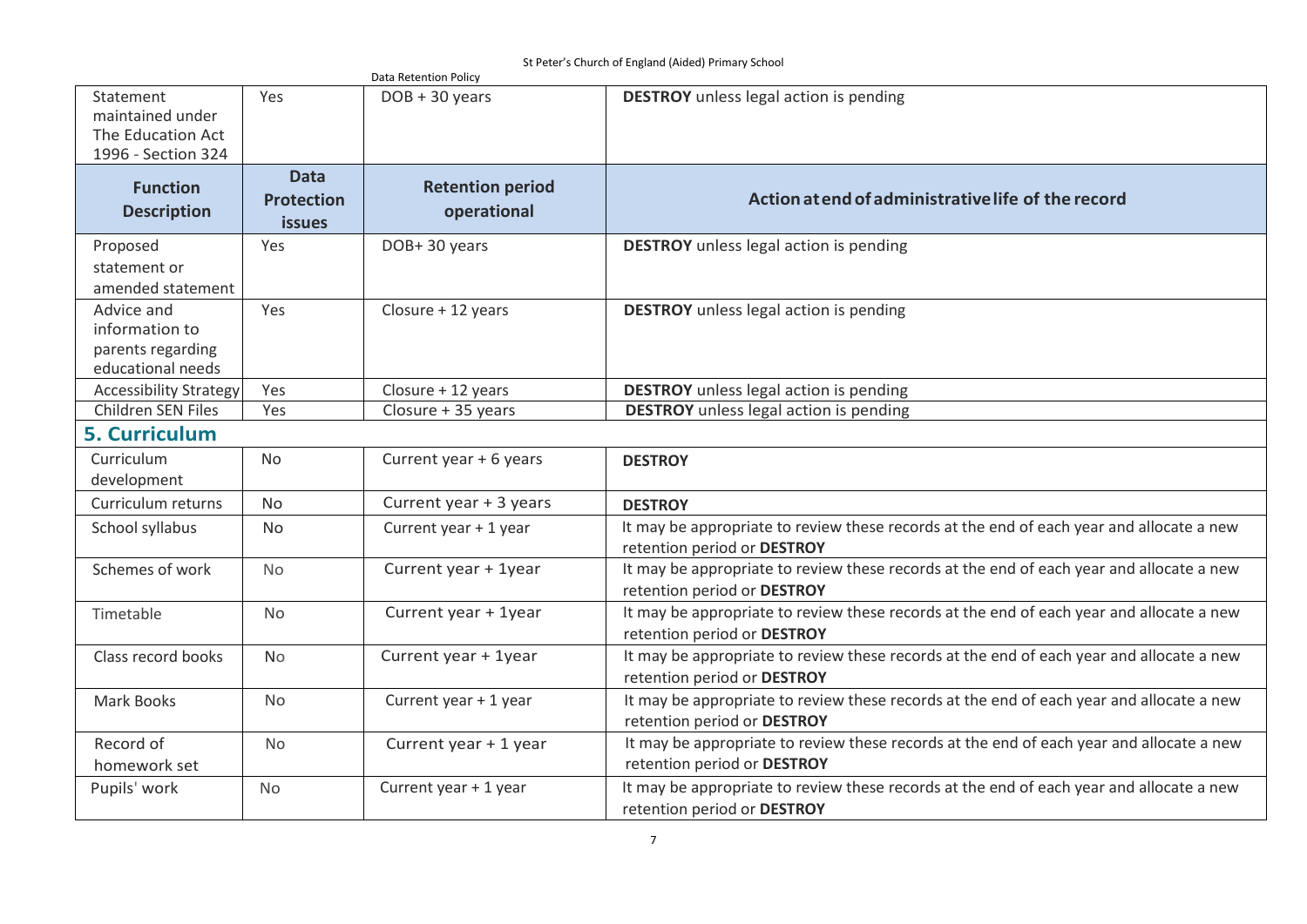| Data Retention Policy |     |                        |                                                   |  |
|-----------------------|-----|------------------------|---------------------------------------------------|--|
| Examination results   | Yes | Current year + 6 years | <b>DESTROY</b> (These records should be shredded) |  |
| Value added records   | Yes | Current year + 6 years | <b>DESTROY</b> (These records should be shredded) |  |

| <b>Function</b><br><b>Description</b>                                                                                             | <b>Data</b><br><b>Protection</b><br><b>issues</b> | <b>Retention period</b><br>operational | Action at end of administrative life of the record                                                                                                |
|-----------------------------------------------------------------------------------------------------------------------------------|---------------------------------------------------|----------------------------------------|---------------------------------------------------------------------------------------------------------------------------------------------------|
| <b>6. Human Resources</b>                                                                                                         |                                                   |                                        |                                                                                                                                                   |
| Timesheets,<br>sick pay                                                                                                           | Yes                                               | Current year + 6 years                 | <b>SHRED</b>                                                                                                                                      |
| <b>Staff Personal files</b>                                                                                                       | Yes                                               | Termination + 7 years                  | <b>SHRED</b>                                                                                                                                      |
| Interview notes and<br>recruitment records                                                                                        | Yes                                               | Date of interview + 6 months           | <b>SHRED</b>                                                                                                                                      |
| Pre-employment<br>vetting information<br>(including<br>unsuccessful DBS<br>checks)                                                | <b>No</b>                                         | Date of check + 6 months               | <b>SHRED</b><br>This information should be placed on the personnel file if the applicant is successful<br>and managed according to the guidelines |
| Disciplinary<br>proceedings for all<br>matters except<br>those relating to<br>child protection<br>issues (see section<br>1above): | Yes                                               |                                        |                                                                                                                                                   |
| • oral warning                                                                                                                    |                                                   | Date of warning + 6 months             | <b>SHRED</b> If this is placed on a personal file, it must be weeded from the file.                                                               |
| • written warning -<br>level one                                                                                                  |                                                   | Date of warning + 6 months             | <b>SHRED</b> If this is placed on a personal file, it must be weeded from the file.                                                               |
| • written warning -<br>level two                                                                                                  |                                                   | Date of warning + 12 months            | SHRED If this is placed on a personal file, it must be weeded from thefile.                                                                       |
| • final warning                                                                                                                   |                                                   | Date of warning + 18 months            | <b>SHRED</b> If this is placed on a personal file, it must be weeded from the file.                                                               |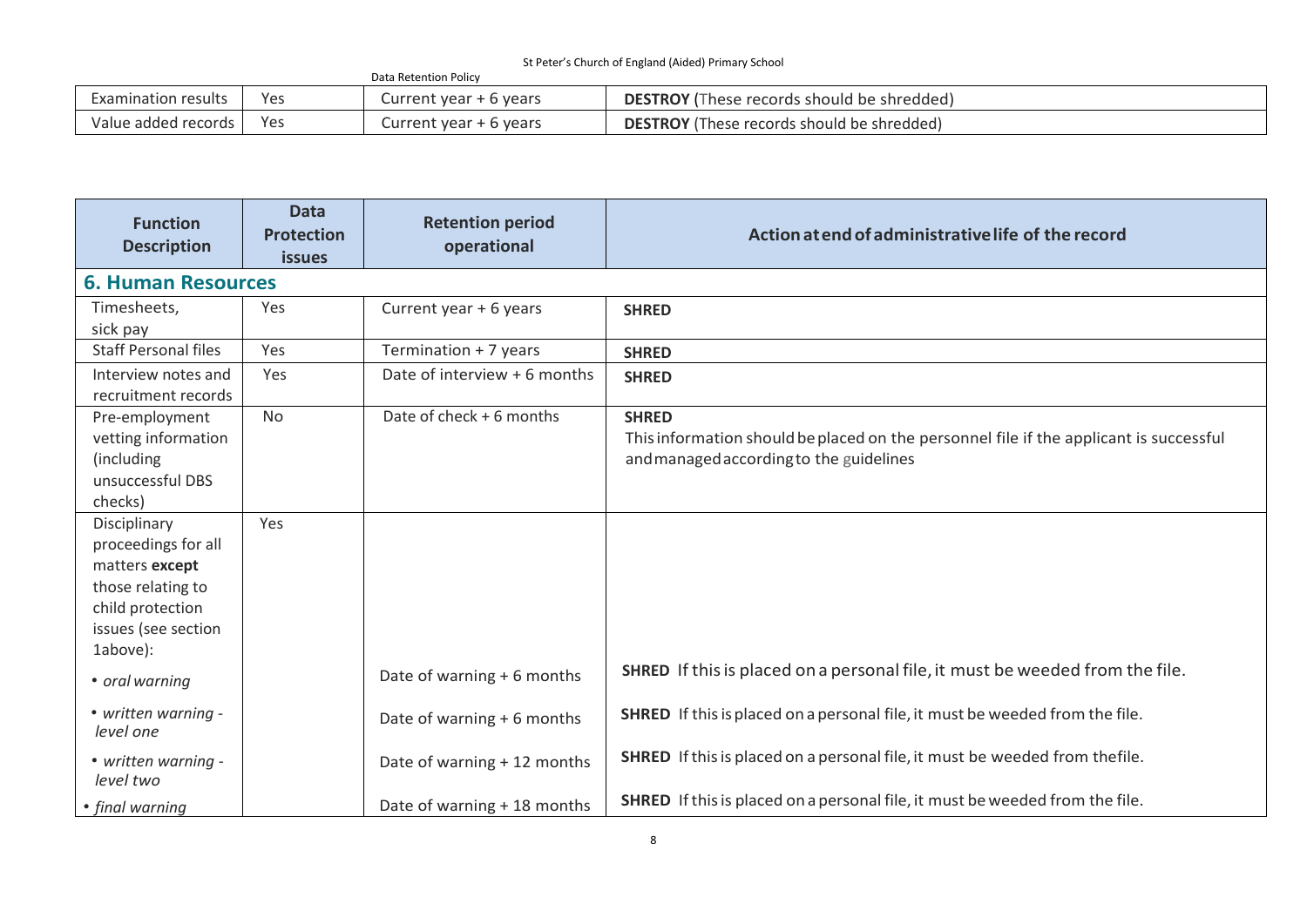St Peter's Church of England (Aided) Primary School

|                                                                                                                   |                                                   | Data Retention Policy                       |                                                                                                                                                                                                                       |
|-------------------------------------------------------------------------------------------------------------------|---------------------------------------------------|---------------------------------------------|-----------------------------------------------------------------------------------------------------------------------------------------------------------------------------------------------------------------------|
| • case not found<br>(except child<br>protection<br>allegations see<br>section 1 above)                            |                                                   |                                             | <b>DESTROY</b> immediately at the conclusion of the case                                                                                                                                                              |
| <b>Function</b><br><b>Description</b>                                                                             | <b>Data</b><br><b>Protection</b><br><i>issues</i> | <b>Retention period</b><br>operational      | Action at end of administrative life of the record                                                                                                                                                                    |
| Records relating to<br>accident/injury at<br>work                                                                 | Yes                                               | Date of incident +12<br>years               | Review at the end of this period. In the case of serious accidents a further retention<br>period will need to be applied                                                                                              |
| Annual appraisal/<br>assessment records                                                                           | <b>No</b>                                         | Current year + 5 years                      | <b>SHRED</b>                                                                                                                                                                                                          |
| Salary cards                                                                                                      | Yes                                               | Last date of employment<br>+6 years         | The information should be transferred to the superannuation department at the<br>appropriate time who willmaintain the master record SHRED                                                                            |
| Maternity pay<br>records                                                                                          | Yes                                               | Current year, + 3yrs                        | <b>SHRED</b>                                                                                                                                                                                                          |
| Records held under<br><b>Retirement Benefits</b><br><b>Schemes</b><br>(Information<br>Powers) Regulations<br>1995 | Yes                                               | Last payment + 6 years                      | <b>SHRED</b>                                                                                                                                                                                                          |
| 7. Health and Safety                                                                                              |                                                   |                                             |                                                                                                                                                                                                                       |
| <b>Accessibility Plans</b>                                                                                        |                                                   | Current year+ 6 years                       | <b>DESTROY</b>                                                                                                                                                                                                        |
| <b>Accident Reporting</b>                                                                                         |                                                   |                                             |                                                                                                                                                                                                                       |
| • Adults - Accident<br><b>Book</b>                                                                                | Yes                                               | Last entry in the accident<br>book+ 3 years | <b>SHRED</b>                                                                                                                                                                                                          |
| • Adults – Internal<br>Reports                                                                                    | Yes                                               | Current year+ 3 years                       | <b>SHRED</b>                                                                                                                                                                                                          |
| • Children                                                                                                        | Yes                                               | $DOB + 25$ years.                           | <b>SHRED</b><br>A child may make a claim for negligence for 7 years from their 18th birthday. To ensure<br>that all records are kept until the pupil reaches the age of 25 this retention period has<br>been applied. |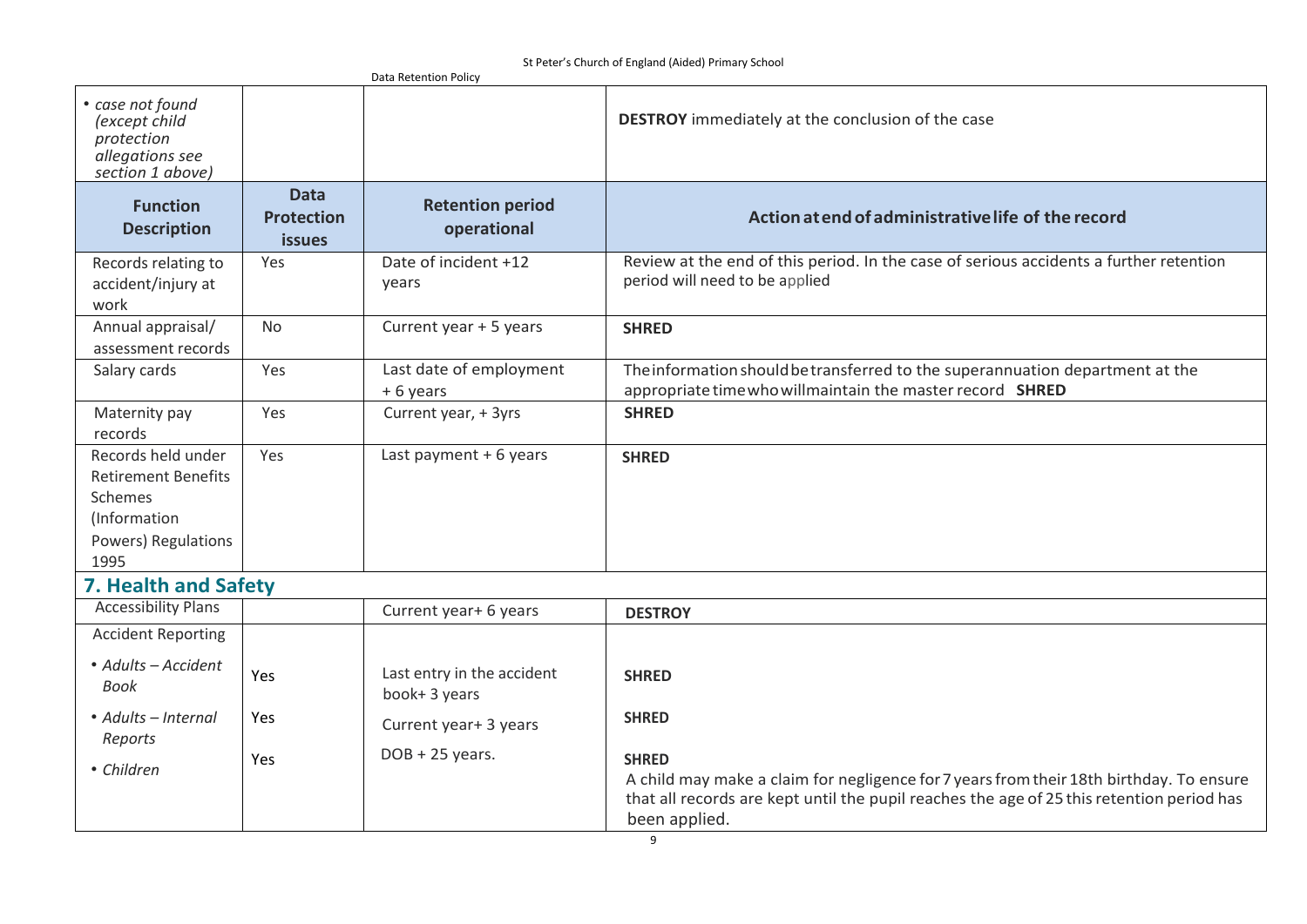St Peter's Church of England (Aided) Primary School

|                                                                                                                                |                                                   | Data Retention Policy                                               |                                                                                                                                                                     |
|--------------------------------------------------------------------------------------------------------------------------------|---------------------------------------------------|---------------------------------------------------------------------|---------------------------------------------------------------------------------------------------------------------------------------------------------------------|
| <b>COSHH</b>                                                                                                                   |                                                   | Current year+ 10 years                                              | Review (where appropriate an additional retention period may be allocated)                                                                                          |
| Incident reports                                                                                                               | Yes                                               | Current year+ 20 years                                              | <b>SHRED</b>                                                                                                                                                        |
| <b>Policy Statements</b>                                                                                                       |                                                   | Date of expiry + 1 year                                             | <b>DESTROY</b>                                                                                                                                                      |
| <b>Risk Assessments</b>                                                                                                        |                                                   | Date assessment<br>superseded $+3$ years                            | <b>DESTROY</b>                                                                                                                                                      |
| <b>Function</b><br><b>Description</b>                                                                                          | <b>Data</b><br><b>Protection</b><br><b>issues</b> | <b>Retention period</b><br>operational                              | Action at end of administrative life of the record                                                                                                                  |
| Process of<br>monitoring of areas<br>where employees<br>and persons are<br>likely to have come<br>in contact with<br>asbestos  |                                                   | Last action + 40 years                                              | <b>DESTROY</b>                                                                                                                                                      |
| Process of<br>monitoring of areas<br>where employees<br>and persons are<br>likely to have come<br>in contact with<br>radiation |                                                   | Last action + 50 years                                              | <b>DESTROY</b>                                                                                                                                                      |
| <b>Fire Precautions</b><br>log books                                                                                           |                                                   | Current year + 6 years                                              | <b>DESTROY</b>                                                                                                                                                      |
| 8. Administrative                                                                                                              |                                                   |                                                                     |                                                                                                                                                                     |
| <b>Employer's Liability</b><br>certificate                                                                                     |                                                   | Permanent whilst the school is<br>open                              | Retain for 40 years after school has closed                                                                                                                         |
| Inventories of<br>equipment<br>and furniture                                                                                   |                                                   | Disposal of last item + 6<br>years or date superseded<br>$+6$ years | <b>DESTROY</b>                                                                                                                                                      |
| General file series                                                                                                            |                                                   | Current year + 5 years                                              | Review to see whether a further retention period is required Transfer to Archives<br>(The appropriate archivist will then take a sample for permanent preservation) |
| School brochure/<br>prospectus                                                                                                 |                                                   | Current year + 3 years                                              | <b>Transfer to Archives</b><br>(The appropriate archivist will then take a sample for permanent preservation)                                                       |
| <b>Circulars</b>                                                                                                               |                                                   | Current year + 1year                                                | <b>DESTROY</b>                                                                                                                                                      |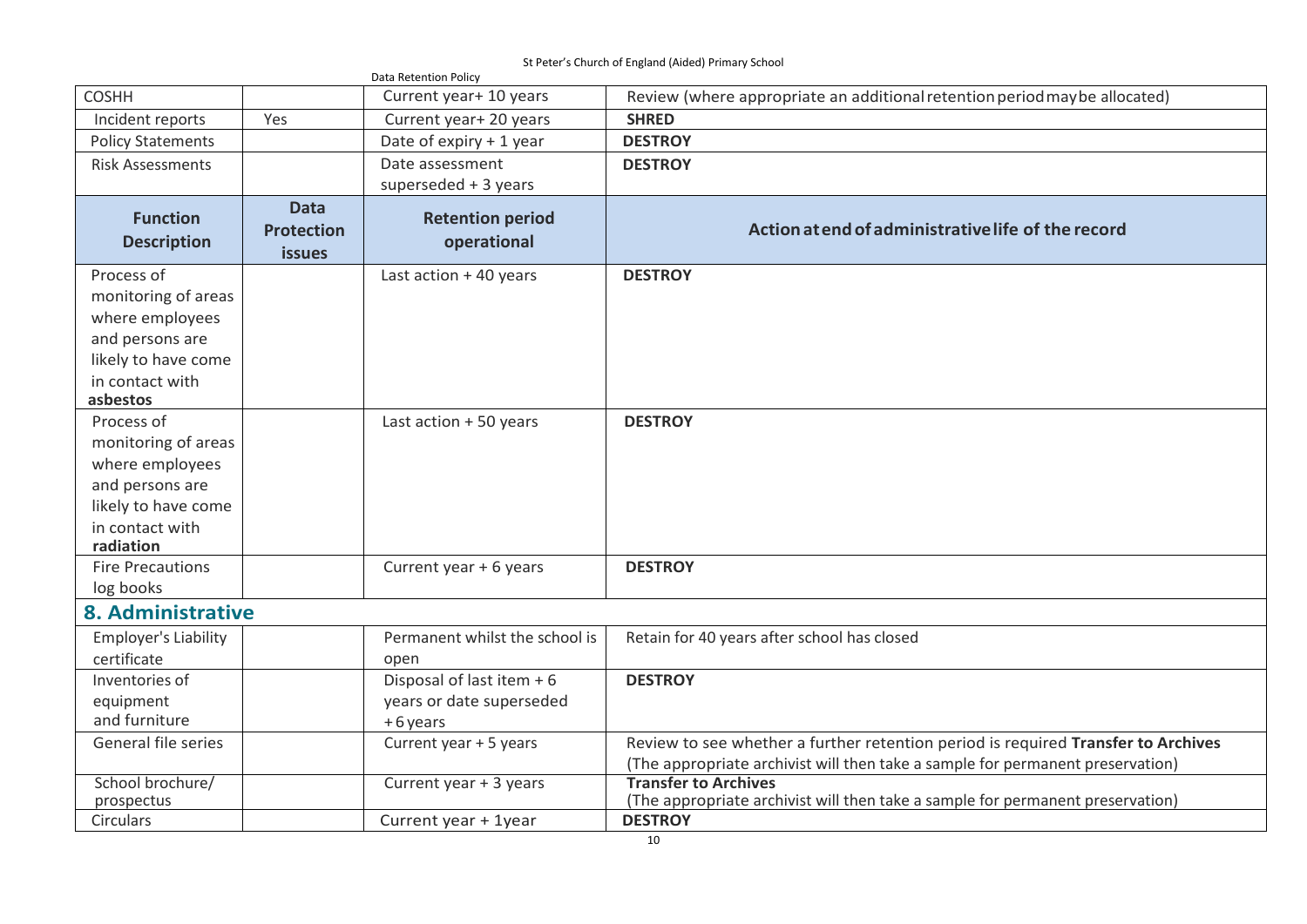|                                                                                      |                                                   | Data Retention Policy                  |                                                                                   |
|--------------------------------------------------------------------------------------|---------------------------------------------------|----------------------------------------|-----------------------------------------------------------------------------------|
| Newsletters,                                                                         |                                                   | Current year + 1 year                  | Review to see whether a further retention period is required Transfer to Archives |
| ephemera                                                                             |                                                   |                                        | (The appropriate archivist will then take a sample for permanent preservation)    |
| Visitors' book                                                                       |                                                   | Current year + 2 years                 | Review to see whether a further retention period is required Transfer to Archives |
|                                                                                      |                                                   |                                        | (The appropriate archivist will then take a sample for permanent preservation)    |
| <b>PTA</b>                                                                           |                                                   | Current year + 6 years                 | Review to see whether a further retention period is required Transfer to Archives |
|                                                                                      |                                                   |                                        | (The appropriate archivist will then take a sample for permanent preservation)    |
| <b>Function</b><br><b>Description</b>                                                | <b>Data</b><br><b>Protection</b><br><b>issues</b> | <b>Retention period</b><br>operational | Action at end of administrative life of the record                                |
| <b>9. Financial</b>                                                                  |                                                   |                                        |                                                                                   |
| <b>Annual Accounts</b>                                                               |                                                   | Current year + 6 years                 | <b>Offer to Archives</b>                                                          |
| Loans and grants                                                                     |                                                   | Date of last payment on loan           | Review to see whether a further retention period is required Transfer to Archives |
|                                                                                      |                                                   | $+12$ years                            | (The appropriate archivist will then take a sample for permanent preservation)    |
| Contracts                                                                            |                                                   |                                        |                                                                                   |
| • under seal                                                                         |                                                   | Contract completion date + 12<br>years | <b>SHRED</b>                                                                      |
| • under signature                                                                    |                                                   | Contract completion date<br>+6 years   | <b>SHRED</b>                                                                      |
| • monitoring records                                                                 |                                                   | Current year+ 2 years                  | <b>SHRED</b>                                                                      |
| Copy orders                                                                          |                                                   | Current year + 2 years                 | <b>SHRED</b>                                                                      |
| Budget reports,<br>budget monitoring<br>etc                                          |                                                   | Current year + 3 years                 | <b>SHRED</b>                                                                      |
| Invoice, receipts and<br>other records<br>covered by the<br>Financial<br>Regulations |                                                   | Current year + 6 years                 | <b>SHRED</b>                                                                      |
| Annual Budget and<br>background papers                                               |                                                   | Current year + 6 years                 | <b>SHRED</b>                                                                      |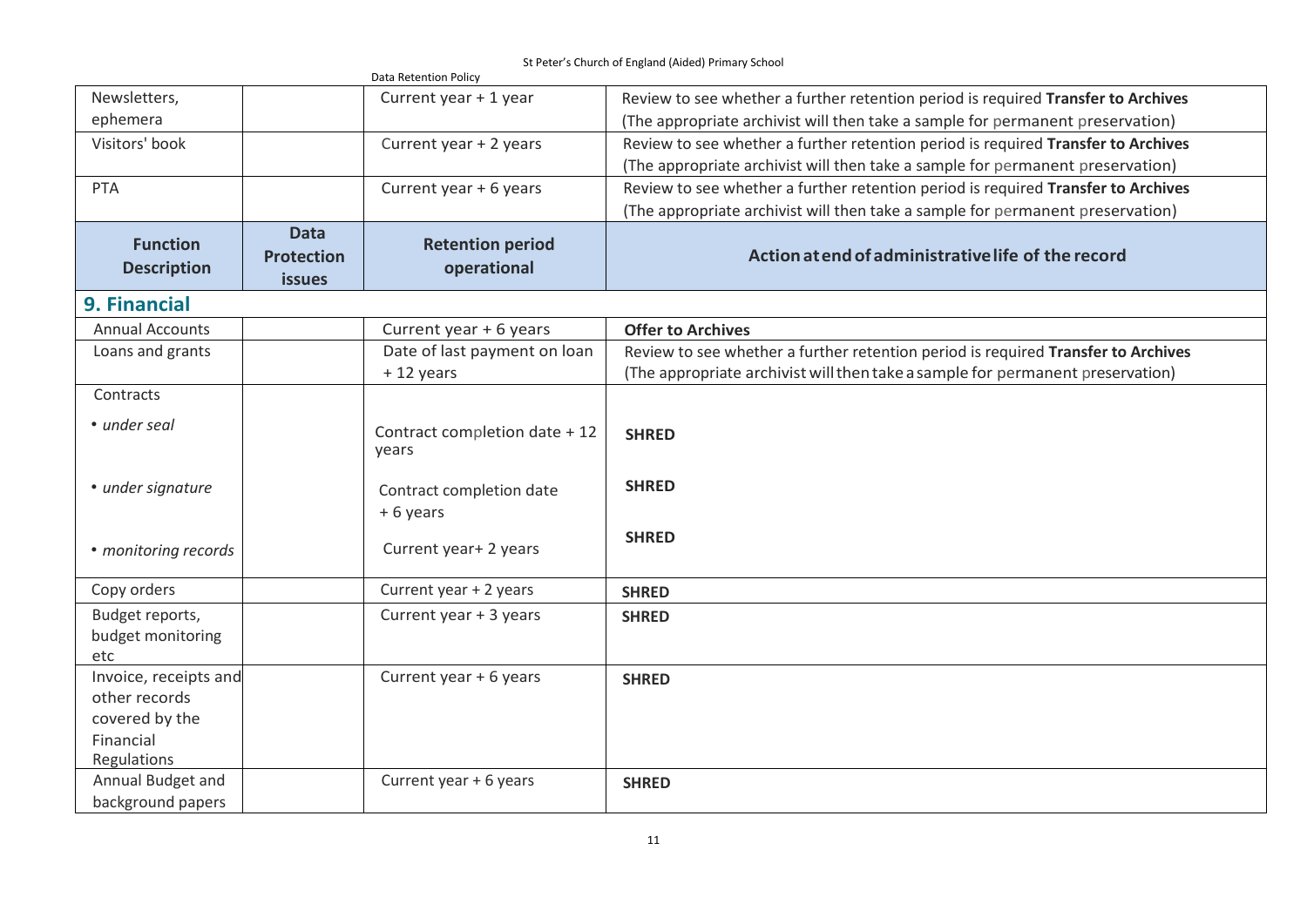St Peter's Church of England (Aided) Primary School

|                                                               |                                                   | Data Retention Policy                             | 3t Feter's Charch of England (Alaca) Frintally Scribbl |  |
|---------------------------------------------------------------|---------------------------------------------------|---------------------------------------------------|--------------------------------------------------------|--|
| Order books and<br>requisitions                               |                                                   | Current year + 6 years                            | <b>SHRED</b>                                           |  |
| Delivery<br>Documentation                                     |                                                   | Current year + 6 years                            | <b>SHRED</b>                                           |  |
| Debtors' Records                                              |                                                   | Current year + 6 years                            | <b>SHRED</b>                                           |  |
| School Fund-<br>Cheque books                                  |                                                   | Current year + 3 years                            | <b>SHRED</b>                                           |  |
| <b>Function</b><br><b>Description</b>                         | <b>Data</b><br><b>Protection</b><br><b>issues</b> | <b>Retention period</b><br>operational            | Action at end of administrative life of the record     |  |
| School Fund-<br>Paying in books                               |                                                   | Current year + 6 years                            | <b>SHRED</b>                                           |  |
| School Fund-<br>Ledger                                        |                                                   | Current year + 6 years                            | <b>SHRED</b>                                           |  |
| School Fund-<br>Invoices                                      |                                                   | Current year + 6 years                            | <b>SHRED</b>                                           |  |
| School Fund-<br>Receipts                                      |                                                   | Current year + 6 years                            | <b>SHRED</b>                                           |  |
| School Fund - Bank<br>statements                              |                                                   | Current year + 6 years                            | <b>SHRED</b>                                           |  |
| School Fund -<br>School Journey<br>books                      |                                                   | Current year + 6 years                            | <b>SHRED</b>                                           |  |
| Applications for<br>free school meals,<br>travel, uniformsetc |                                                   | Whilst child at school                            | <b>SHRED</b>                                           |  |
| Student grant<br>applications                                 |                                                   | Current year + 3 years                            | <b>SHRED</b>                                           |  |
| Free school<br>meals registers                                | Yes                                               | Current year + 6 years                            | <b>SHRED</b>                                           |  |
| Petty cash books                                              |                                                   | Current year + 6 years                            | <b>SHRED</b>                                           |  |
| 10. Property                                                  |                                                   |                                                   |                                                        |  |
| <b>Title Deeds</b>                                            |                                                   | Permanent.<br>These should follow the<br>property | <b>Offer to Archives</b>                               |  |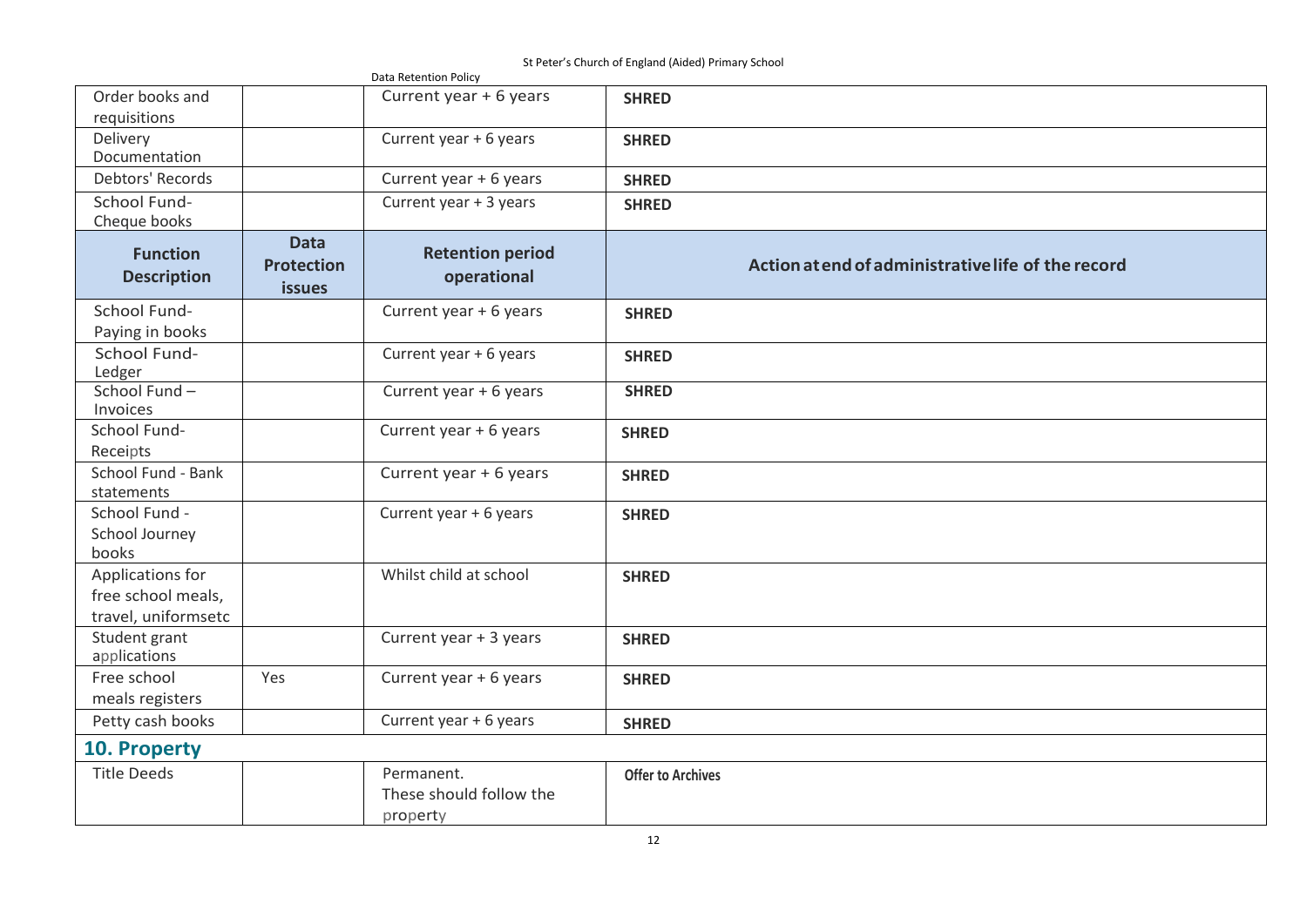St Peter's Church of England (Aided) Primary School

|                                                                   |                                                   | Data Retention Policy                                                        |                                                                                                                                                                     |  |  |
|-------------------------------------------------------------------|---------------------------------------------------|------------------------------------------------------------------------------|---------------------------------------------------------------------------------------------------------------------------------------------------------------------|--|--|
| Plans                                                             |                                                   | Permanent.                                                                   | Offer to Archives Retain until superseded then offer to archives before destruction                                                                                 |  |  |
| Maintenance and<br>contractors                                    |                                                   | Current year + 6 years                                                       | <b>DESTROY</b>                                                                                                                                                      |  |  |
| Leases                                                            |                                                   | Expiry of lease + 6 years                                                    | <b>DESTROY</b>                                                                                                                                                      |  |  |
| Lettings                                                          |                                                   | Current year + 3 vears                                                       | <b>DESTROY</b>                                                                                                                                                      |  |  |
| Burglary, theft and<br>vandalism report<br>forms                  |                                                   | Current year + 6 years                                                       | <b>SHRED</b>                                                                                                                                                        |  |  |
| <b>Function</b><br><b>Description</b>                             | <b>Data</b><br><b>Protection</b><br><b>issues</b> | <b>Retention period</b><br>operational                                       | Action at end of administrative life of the record                                                                                                                  |  |  |
| Maintenance log<br>books                                          |                                                   | Last entry + 10 years                                                        | <b>DESTROY</b>                                                                                                                                                      |  |  |
| <b>Contractors' Reports</b>                                       |                                                   | Current year + 6 years                                                       | <b>DESTROY</b>                                                                                                                                                      |  |  |
| <b>11. Local Authority</b>                                        |                                                   |                                                                              |                                                                                                                                                                     |  |  |
| Secondary transfer<br>sheets (Primary)                            | Yes                                               | Current year + 2 years                                                       | <b>SHRED</b>                                                                                                                                                        |  |  |
| Attendance returns                                                | Yes                                               | Current year + 1 year                                                        | <b>DESTROY</b>                                                                                                                                                      |  |  |
| Circulars from LA                                                 |                                                   | Whilst operationally required                                                | Review to see whether a further retention period is required Transfer to Archives<br>(The appropriate archivist will then take a sample for permanent preservation) |  |  |
| <b>12. DCSF</b>                                                   |                                                   |                                                                              |                                                                                                                                                                     |  |  |
| <b>HMI</b> reports                                                |                                                   |                                                                              | These do not need to be kept any longer Transfer to Archives                                                                                                        |  |  |
|                                                                   |                                                   |                                                                              | (The appropriate archivist will then take a sample for permanent preservation)                                                                                      |  |  |
| OFSTED reports and                                                |                                                   | Replace former report with                                                   | Review to see whether a further retention period is required Transfer to Archives                                                                                   |  |  |
| papers                                                            |                                                   | any new inspection report                                                    | (The appropriate archivist will then take a sample for permanent preservation)                                                                                      |  |  |
| Census returns<br>(SIMS does not<br>retain an<br>electronic copy) |                                                   | Current year + 6 years                                                       | <b>DESTROY</b>                                                                                                                                                      |  |  |
| <b>Circulars from DCSF</b>                                        |                                                   | Whilst operationally                                                         | <b>Transfer to Archives</b>                                                                                                                                         |  |  |
|                                                                   |                                                   | required. Review to see<br>whether a further retention<br>period is required | (The appropriate archivist will then take a sample for permanent preservation)                                                                                      |  |  |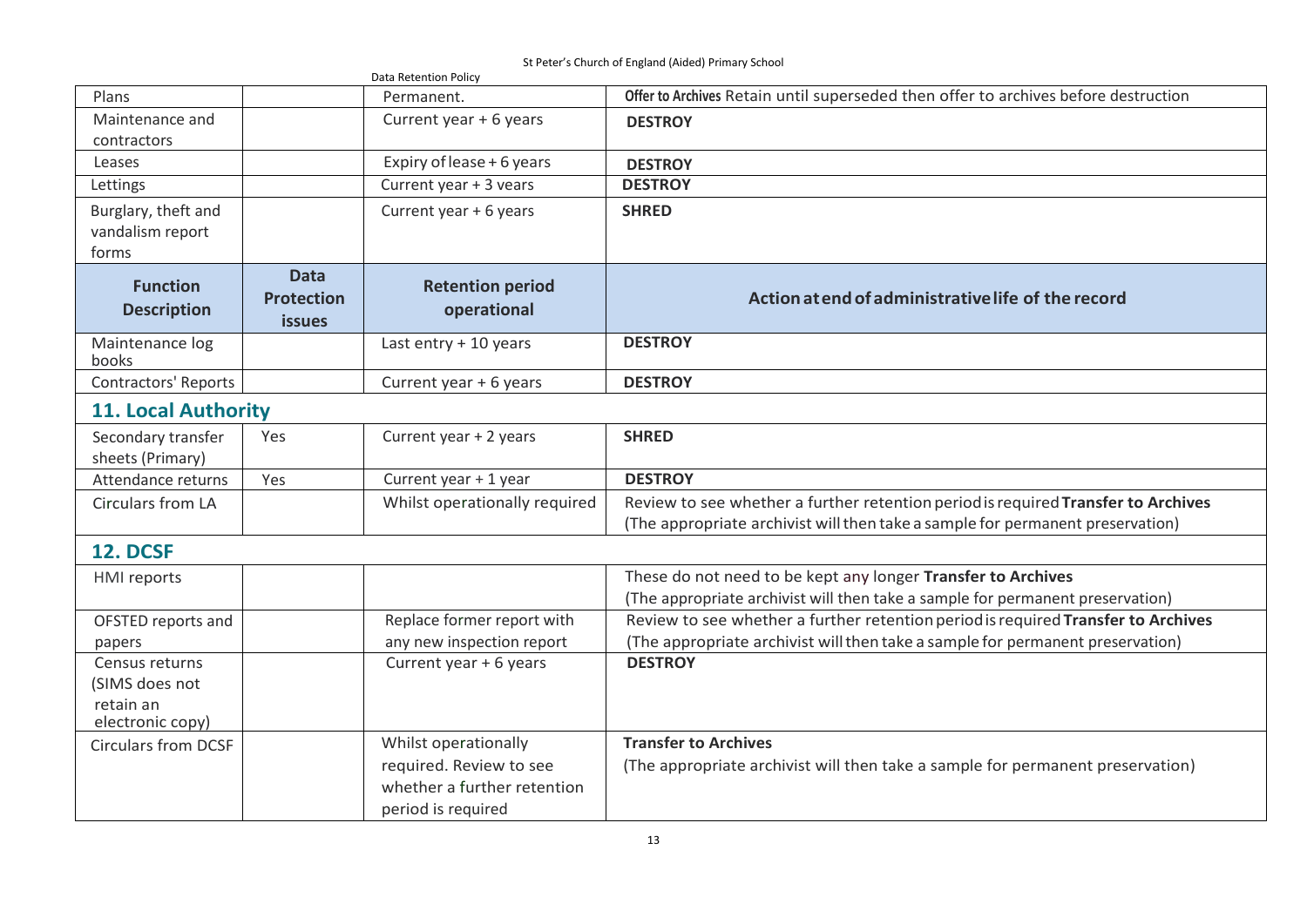| St Feter's Charch of England (Alucu) Friniary Scribbi<br>Data Retention Policy |                                                   |                                        |                                                    |  |  |  |
|--------------------------------------------------------------------------------|---------------------------------------------------|----------------------------------------|----------------------------------------------------|--|--|--|
| <b>13. Connexions</b>                                                          |                                                   |                                        |                                                    |  |  |  |
| Service level                                                                  |                                                   | Until superseded                       | <b>SHRED</b>                                       |  |  |  |
| agreements                                                                     |                                                   |                                        |                                                    |  |  |  |
| Work Experience                                                                |                                                   | DOB of child + 18 years                | <b>SHRED</b>                                       |  |  |  |
| agreement                                                                      |                                                   |                                        |                                                    |  |  |  |
| <b>14. School Meals</b>                                                        |                                                   |                                        |                                                    |  |  |  |
| Dinner Register                                                                |                                                   | Current year + 3 years                 | <b>SHRED</b>                                       |  |  |  |
| <b>School Meals</b>                                                            |                                                   | Current year + 3 years                 | <b>SHRED</b>                                       |  |  |  |
| <b>Summary Sheets</b>                                                          |                                                   |                                        |                                                    |  |  |  |
| <b>Function</b><br><b>Description</b>                                          | <b>Data</b><br><b>Protection</b><br><b>issues</b> | <b>Retention period</b><br>operational | Action at end of administrative life of the record |  |  |  |
| <b>15. Arts in Education</b>                                                   |                                                   |                                        |                                                    |  |  |  |
| <b>Pupil Reports</b>                                                           |                                                   | 6 years from event                     | <b>SHRED</b>                                       |  |  |  |
| Pupil registration<br>forms                                                    |                                                   | 6 years from registration              | <b>SHRED</b>                                       |  |  |  |